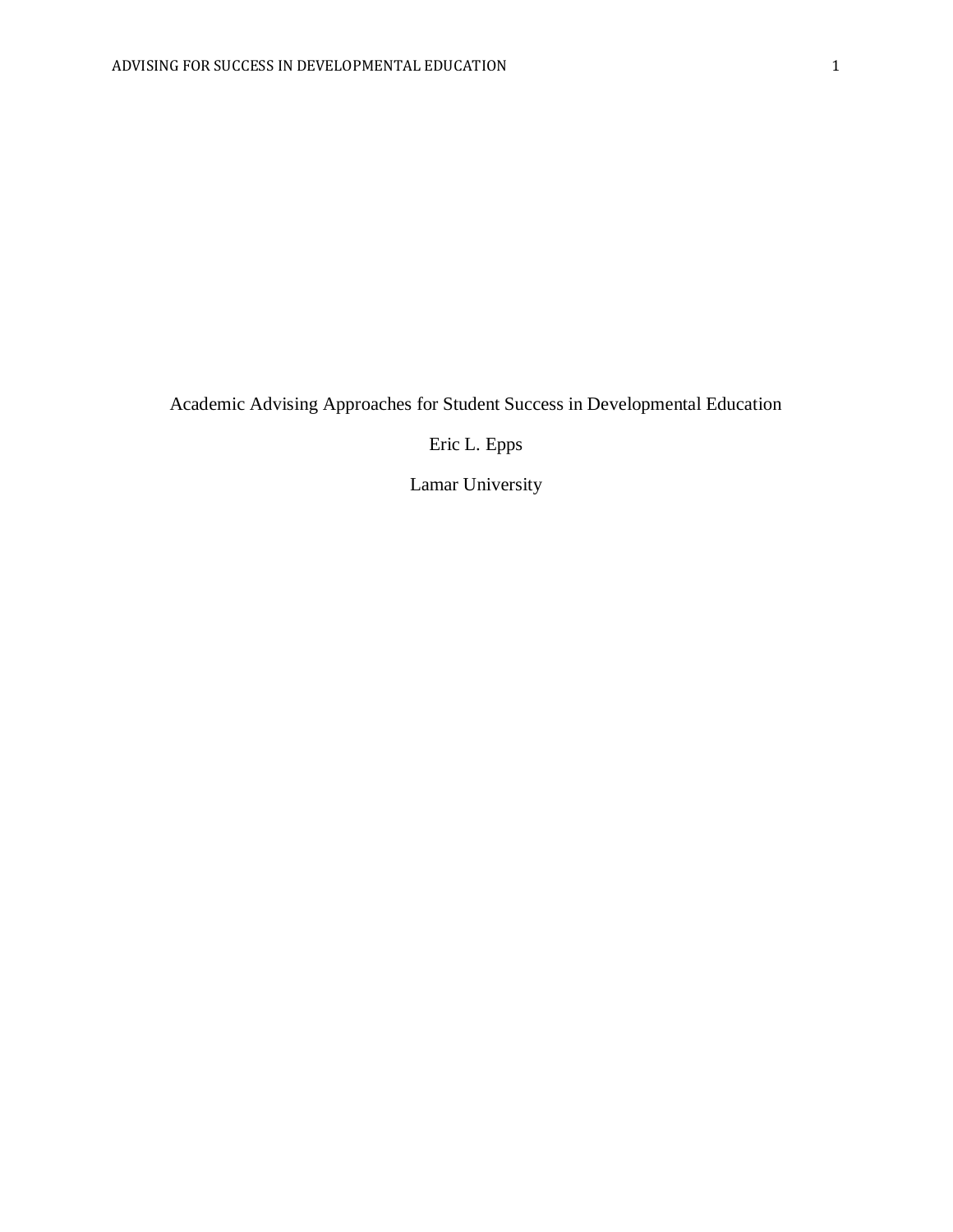### **Academic Advising Approaches for Student Success in Developmental Education**

Developmental, or remedial, education—in which incoming college students deemed to be not college-ready (usually in mathematics and/or language arts) are remediated—has long been a difficulty for colleges and community colleges in particular. In recent years, however, there has been an explosion of new research and techniques related to developmental education.

Placement into either developmental or college-level courses is also the subject of much research. The traditional model for college placement is that the prospective student takes a placement test to determine if they can meet the required level and, if they do not, is placed in a developmental course of study to be completed prior to college-level work. This paper reviews the literature around trends and research in the academic advising and placement process.

#### **Review of Literature**

# **Student Success in Traditional Developmental Education**

The literature raises many concerns about the negative impact of traditional developmental education on student success. Scott-Clayton (2012) found that placement exams are better at predicting which students will succeed in college than who would fail and that multiple methods of placement would be more effective and could help more students be successful. Once a student has been placed into a developmental course, Park et al. (2016) found that taking developmental education classes has a significant impact on degree and career completion and that many students simply do not ever take the core or gateway classes. In fact, less than half of the students complete their developmental education series of courses, and nearly one third simply do not take the developmental education course at all (Bailey, Jeong, & Cho, 2010). Hu et al. (2016) determined that developmental education acts more as a hindrance than a help to incoming college students. Even new first year experience courses were found to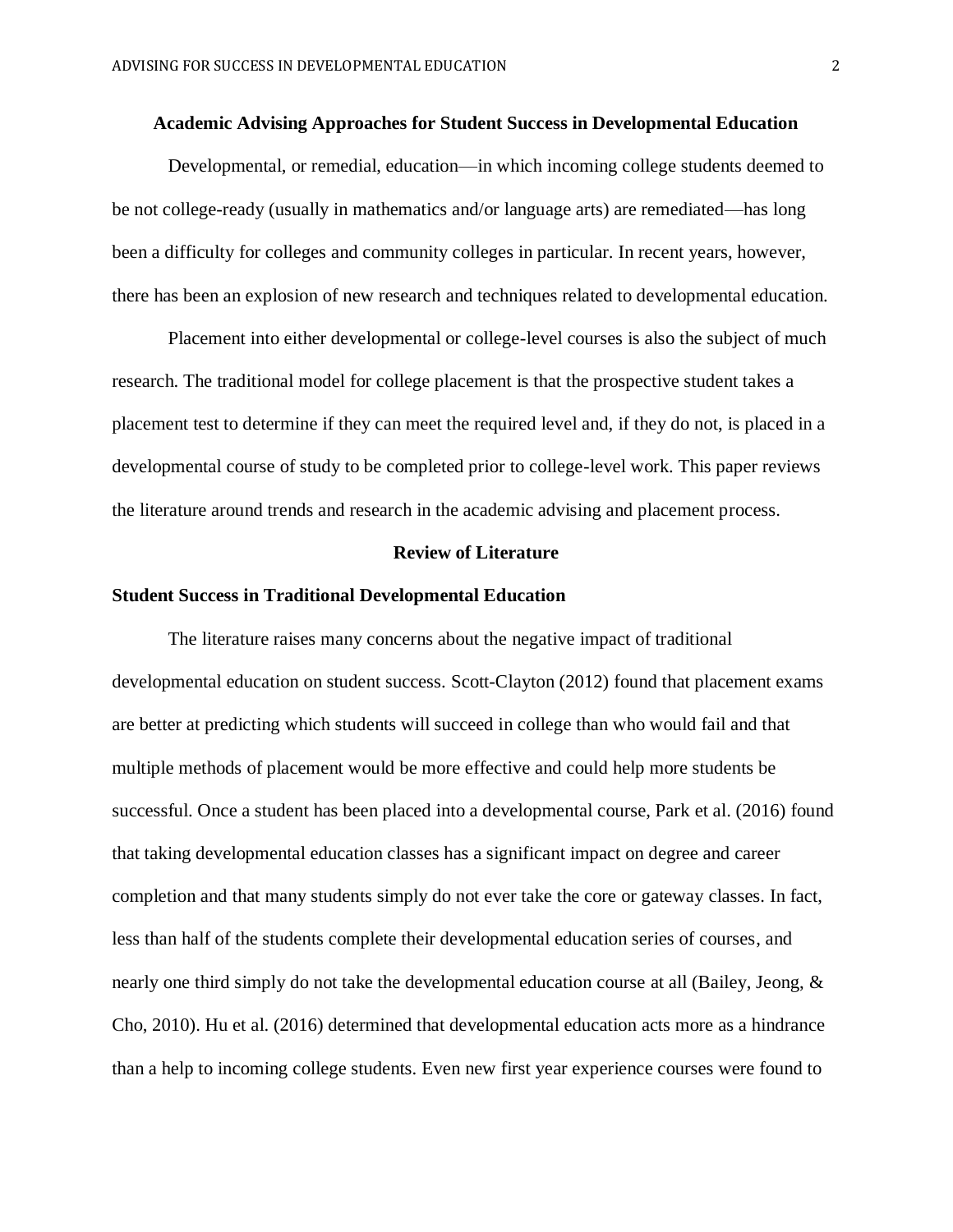not help students move through developmental education faster or improve academic achievement (What Works Clearinghouse (ED) & Development Services Group, 2016).

### **Trends in Academic Advising for Developmental Education**

Despite the bleak outlook on traditional developmental education, there is much activity around alternative approaches for developmental education, many of which are summarized by the Core Principles for Transforming Remedial Education: A Joint Statement (Charles A. Dana Center, Complete College America, Education Commission of the States, & Jobs for the Future, 2012), credited for being the impetus behind (Waschull, 2018) Florida's 2013 developmental education reform measures—which made placement tests optional for high school graduates and required measures for developing corequisite support classes (Venezia & Hughes, 2013) among others. As a result of those reform measures, Hu et al. (2016) found that fewer students took developmental education courses but more passed them and that while more students both took and failed gateway courses, the ratio of all first-time college students who passed gateway courses increased.

**Multiple Measures for Placement.** Many colleges are beginning to use multiple, alternative measures to traditional placement testing to evaluate students' ability to be successful in college-level courses. These measures often include some of the following: high school GPA, standardized testing, specific skills testing, and noncognitive assessments (Barnett & Reddy, 2017; Gaertner, Conley, & Stolz, 2016; Scott-Clayton & Belfield, 2015). These measures are combined differently, but can be summarized as the following three primary methods: "conjunctive," where all measures must be passed; "compensatory," where one measure can compensate for others; and "complementary," where the best result among the available measurements is used (Brookhart, 2009). The literature shows that using multiple measures is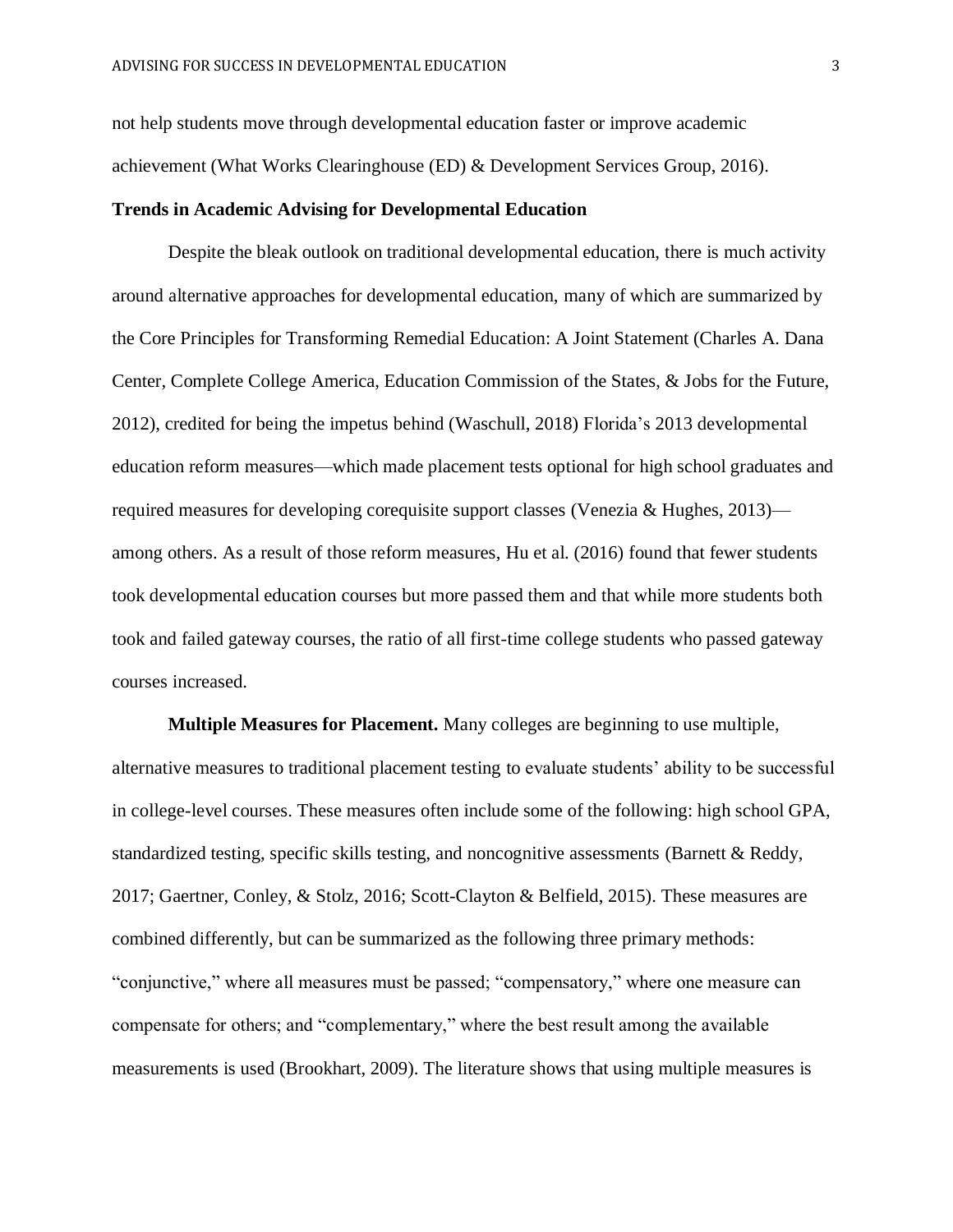more accurate than placement testing alone. For example, a pilot study in California showed tremendous improvements in placement accuracy for both math and English (Scott-Clayton & Belfield, 2015) and Nunez (2015) found that high school GPA was the best overall predictor of student success at an Illinois community college.

**Pathways for Gateway Courses.** Guided pathways and meta-majors are another significant area of interest in developmental education. This model is designed to "help students explore career and college options and choose a program of study or broader 'meta-major' and develop a program plan early on." (Jenkins, Lahr, & Fink, 2017, p. 1) Several states are considering or have already enacted legislation requiring meta-majors and/or guided pathways (Fulton, 2017). Other similar pathways projects, such as the Carnegie math pathways, are also underway and showing promising results. Six years after implementation, students are earning college credit at triple the rate and in half the time compared to standard developmental math sequences (Huang, 2018).

**Noncognitive Assessments.** There is also much research being performed around socalled noncognitive factors, referring to "attributes, dispositions, social skills, attitudes, and intrapersonal resources, independent of intellectual ability" (U.S. Department of Education, Office of Educational Technology, 2013, p. v). Farrington et al. (2012) categorized these factors as follows: "academic behaviors," "academic perseverance," "academic mindsets," "learning strategies," and "social skills" (p. 10). Robbins et al. (2004) found that a number of noncognitive factors—most notably "academic self-efficacy and achievement motivation"—were predictive of college success. Allen, Robbins, and Sawyer (2010) argue that measuring for noncognitive factors as part of the advising and admission process will help institutions better design and implement interventions to promote student success.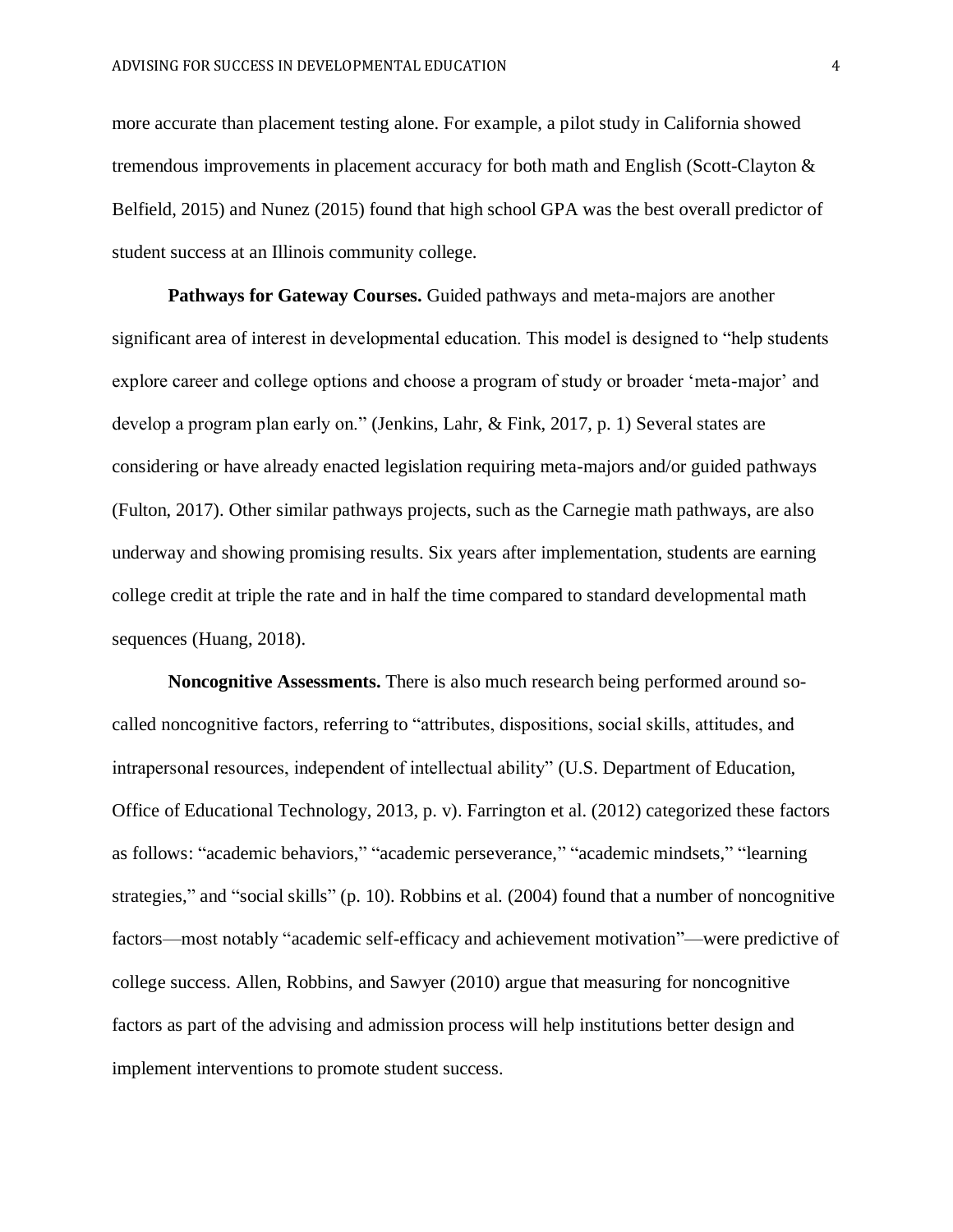**Predictive Modeling, Artificial Intelligence, and Machine Learning.** Using machine learning (ML) and artificial intelligence (AI) to develop predictive models is an area of intense interest for many higher education institutions. Examples of applications include the following: identifying students for whom access to more scholarships would be retained at a higher rate (Yates & Chamberlain, 2017), analyzing students' past interactions to predict their chances of success with a semester's class schedule to automate the advising process (Al-Sarem, 2015), and analyzing learning management system log files to determine study habits and develop virtual tutors to assist students (Arroyo & Woolf, 2005). More research is needed on the specific and long-term effects of AI and ML on student success.

**Creative, Human Advising.** Despite the incredible achievements and promise in the areas of ML and AI, there exist—and quite likely always will exist—aspects of academic advising that are uniquely suited to humans. When advanced or monotonous calculations are automated by computer logic, people can then be freed up to perform the human tasks (Aoun, 2017, p. 47). In their study of jobs most likely to be replaced by automation, Frey and Osborne (2017) summarized some of these human tasks, stating that "occupations that involve complex perception and manipulation tasks, creative intelligence tasks, and social intelligence tasks are unlikely to be substituted by computer capital over the next decade or two." (p. 27) Indeed, they found that education was one of the least likely to be computerized in the near future (p. 37). Creativity, "the ability to come up with ideas or artefacts that are new, surprising and valuable," (Boden, 2003, p. 1) is perhaps the most human of traits. Boden ultimately determines that, although computers can appear to be creative or appraise creative works, computers lack the ability to actually be truly creative (p. 21). For example Sony's Flow Machines, an AI musicgeneration program, needed to be programmed to learn music so it could mimic it (Gaca, 2016),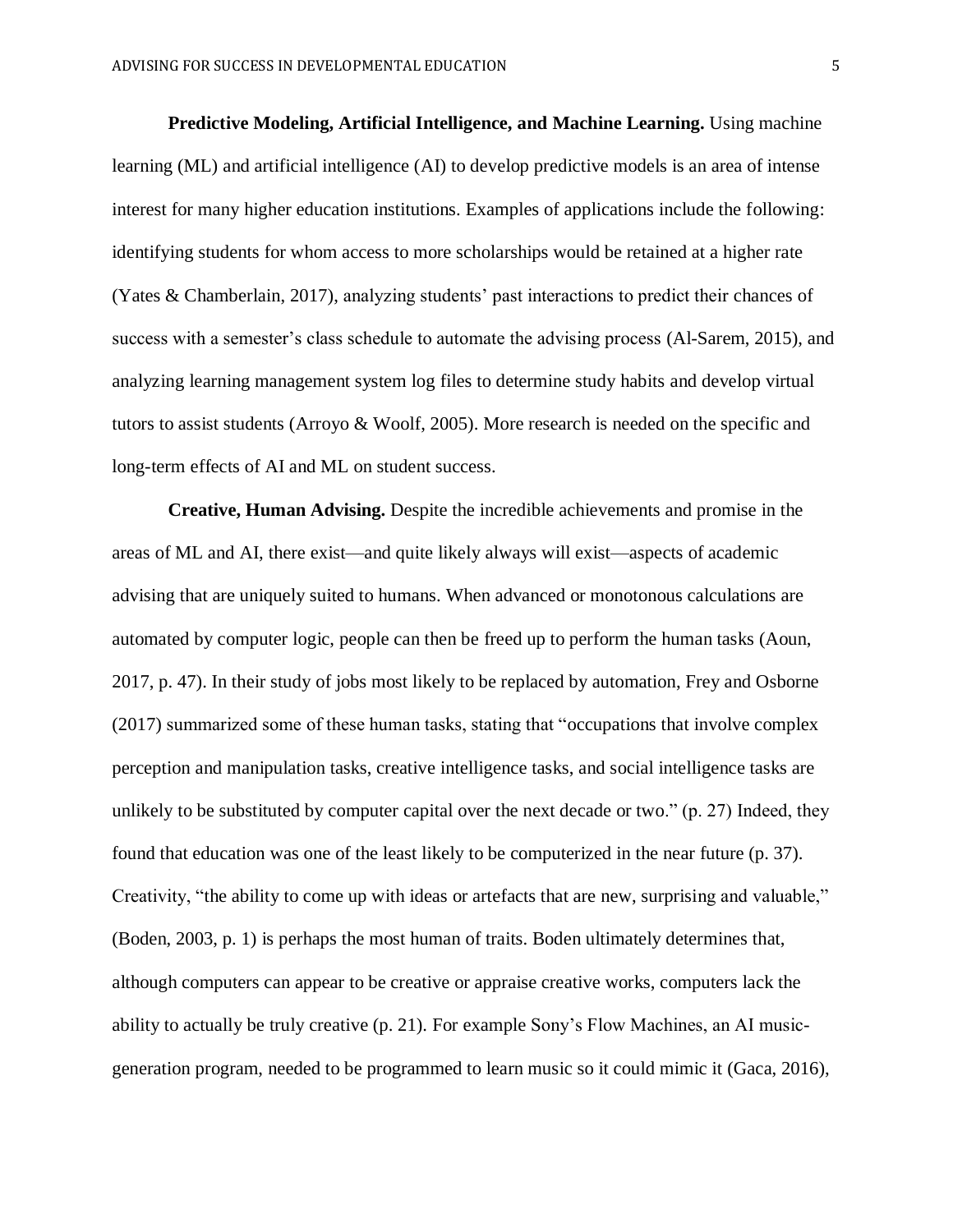an example of an algorithm that appears to be creative but fails to come up with something "new, surprising and valuable."

## **Discussion**

The research shows that student success can be improved by considering more factors in the academic advising process, including the student's past performance, standardized test scores, selected pathway or meta-major, noncognitive factors. To accurately account for all these factors, ever more complicated data models—including and especially leveraging AI and ML will be needed. However, rather than relying on automated, more complex versions of cut scores, advisors should be encouraged and empowered to use their creativity to help students succeed.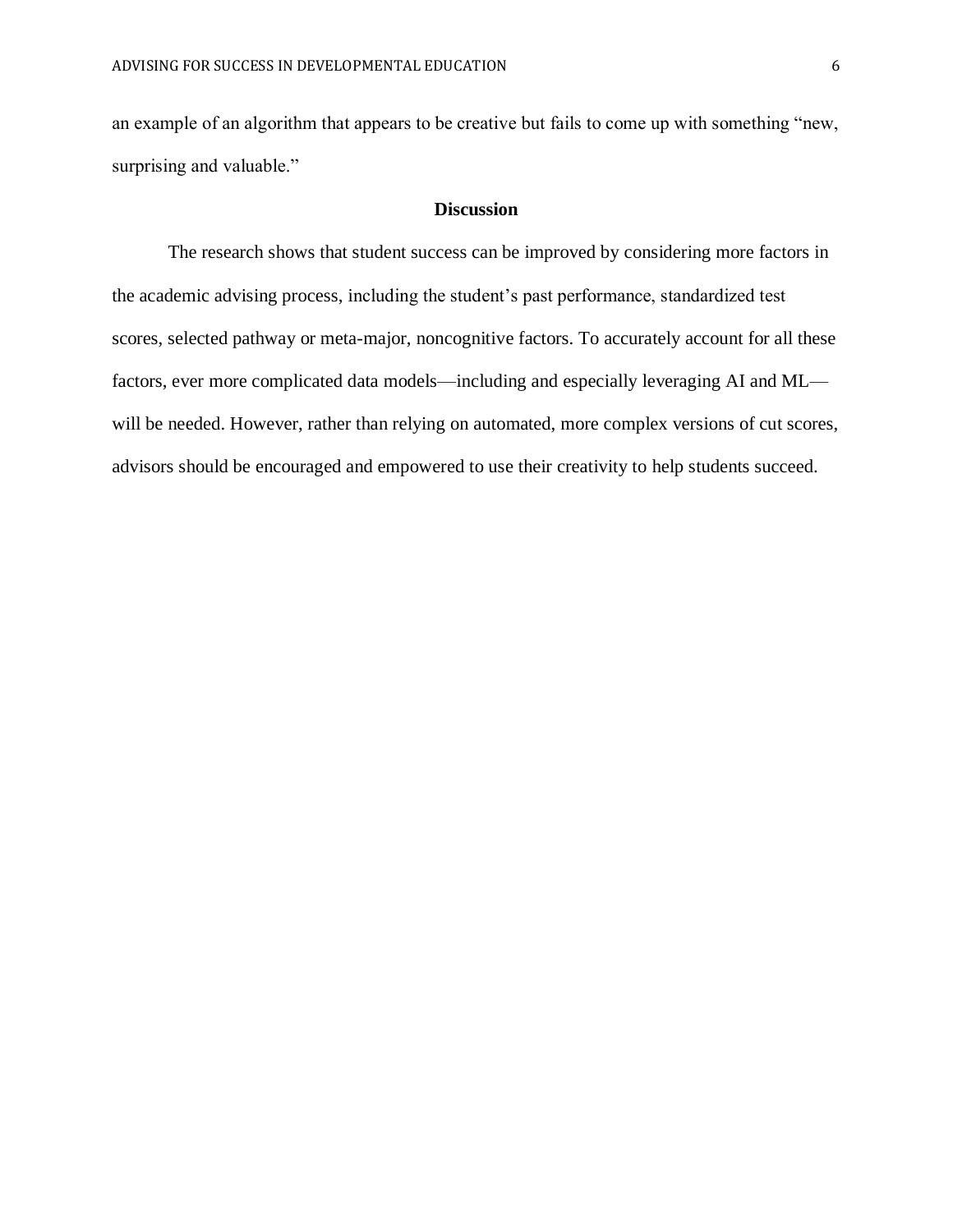#### References

- Allen, J., Robbins, S. B., & Sawyer, R. (2010). Can measuring psychosocial factors promote college success? *Applied Measurement in Education*, *23*(1), 1–22.
- Al-Sarem, M. (2015). Predictive and statistical analyses for academic advisory support. *ArXiv:1601.04244 [Cs]*. Retrieved from http://arxiv.org/abs/1601.04244
- Aoun, J. E. (2017). *Robot-proof: Higher education in the age of artificial intelligence*. The MIT Press.
- Arroyo, I., & Woolf, B. P. (2005). Inferring learning and attitudes from a Bayesian Network of log file data. *Frontiers in Artificial Intelligence and Applications*, *125*(Artificial intelligence in education), 33–40.
- Bailey, T., Jeong, D. W., & Cho, S.-W. (2010). Referral, enrollment, and completion in developmental education sequences in community colleges. *Special Issue in Honor of Henry M. Levin*, *29*(2), 255–270. https://doi.org/10.1016/j.econedurev.2009.09.002
- Barnett, E. A., & Reddy, V. (2017). College placement strategies: Evolving considerations and practices (A CAPR working paper). *CCRC*. Retrieved from https://ccrc.tc.columbia.edu/publications/college-placement-strategies-evolvingconsiderations.html
- Boden, M. A. (2003). *The creative mind: Myths and mechanisms* (2nd edition). London ; New York: Routledge.
- Brookhart, S. M. (2009). The many meanings of "multiple measures." *Educational Leadership*, *67*(3), 6–12.
- Charles A. Dana Center, Complete College America, Education Commission of the States, & Jobs for the Future. (2012). *Core principles for transforming remedial education: A joint*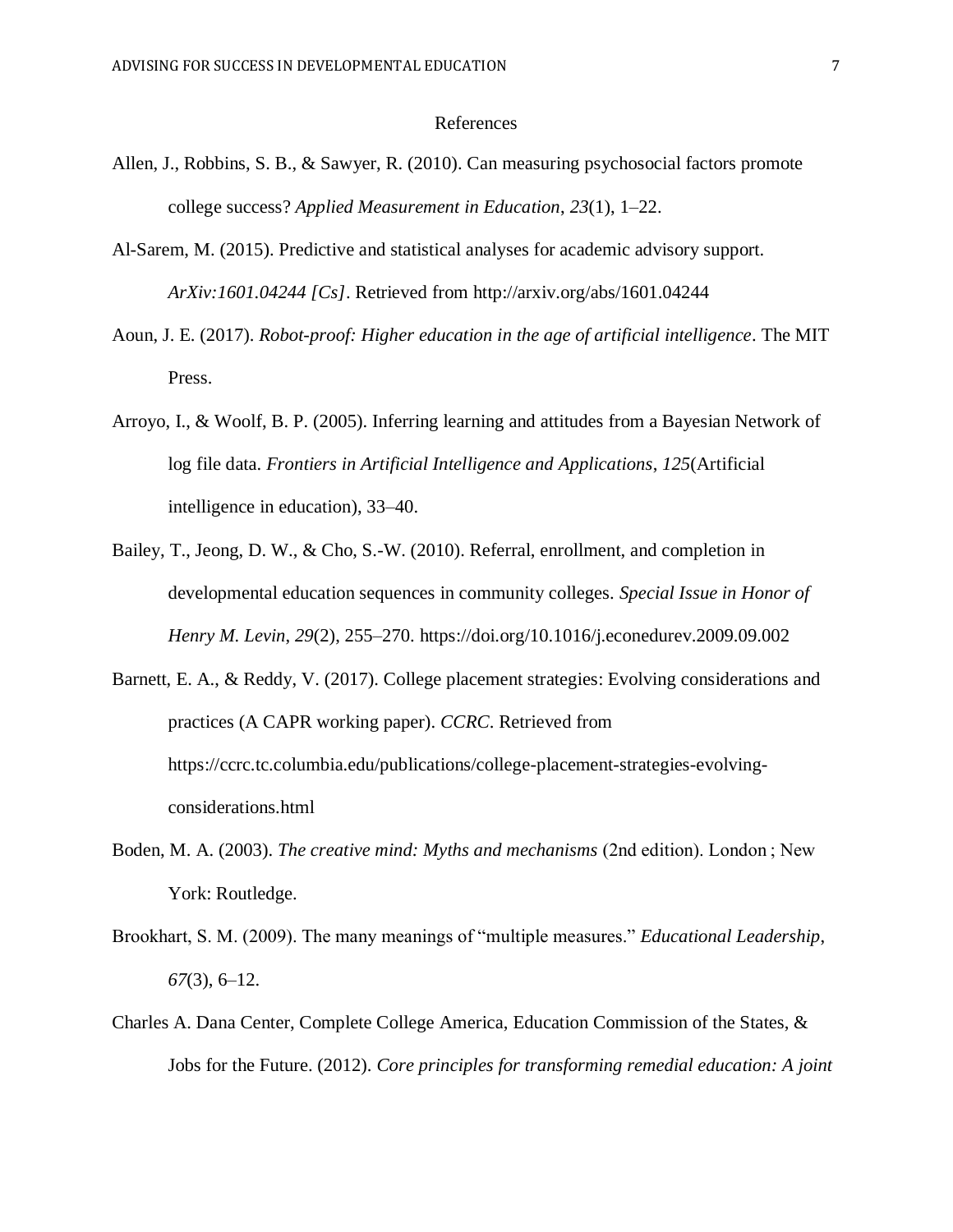*statement* (Evaluative). Jobs for the Future. Retrieved from https://eric.ed.gov/?id=ED539870

- Farrington, C. A., Roderick, M., Allensworth, E., Nagaoka, J., Keyes, T. S., Johnson, D. W., & Beechum, N. O. (2012). *Teaching adolescents to become learners. The role of noncognitive factors in shaping school performance: A critical literature review*. Chicago: University of Chicago Consortium on Chicago School Research. Retrieved from https://consortium.uchicago.edu/publications/teaching-adolescents-becomelearners-role-noncognitive-factors-shaping-school
- Frey, C. B., & Osborne, M. A. (2017). The future of employment: How susceptible are jobs to computerisation? *Technological Forecasting and Social Change*, *114*, 254–280. https://doi.org/10.1016/j.techfore.2016.08.019
- Fulton, M. (2017). Guided Pathways to College Completion. Policy Snapshot. *Education Commission of the States*.
- Gaca, A. (2016, September 22). "The World's First Songs Composed by Artificial Intelligence" Are Neither First Nor Entirely Artificial. Retrieved May 7, 2018, from https://www.spin.com/2016/09/first-song-written-by-ai-really-isnt/
- Gaertner, M. N., Conley, D. T., & Stolz, P. G. (2016). *Redefining readiness in education and the workplace* (p. 28). Retrieved from https://www.pearsoned.com/wpcontent/uploads/RINVN11793\_RedefiningReadiness\_Just\_update\_F\_HR-1.pdf
- Huang, M. (2018). *2016-2017 Impact report: Six years of results from the Carnegie math pathways*. Retrieved from https://carnegiemathpathways.org/reports/2016-2017-impactreport-six-years-results-carnegie-math-pathways/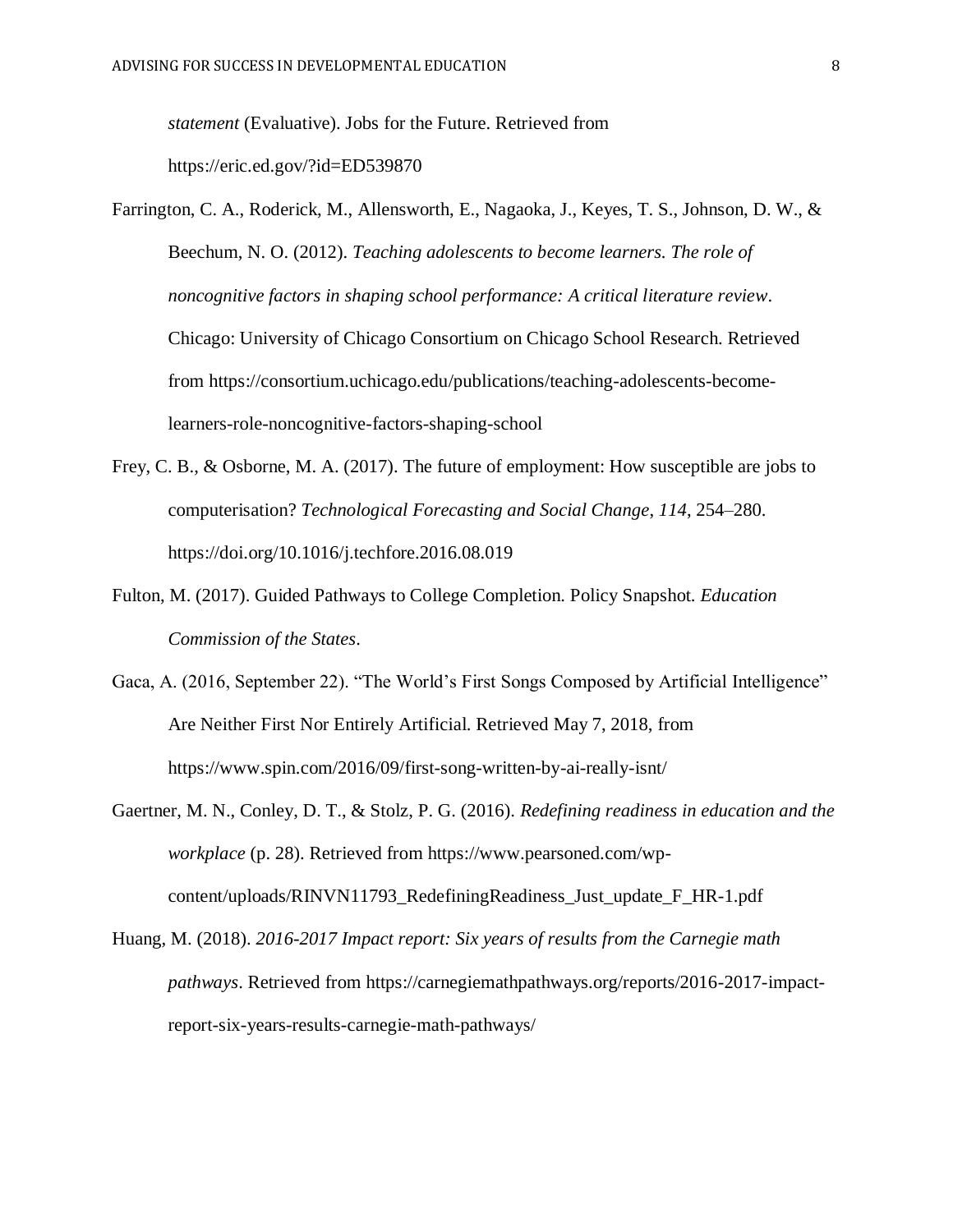- Jenkins, D., Lahr, H., & Fink, J. (2017). *Implementing guided pathways: Early insights from the AACC pathways colleges*. Community College Research Center. Retrieved from https://eric.ed.gov/?id=ED574054
- Nunez, S. (2015, May 1). *The use of academic data and demographic data from recently graduated high school students to predict academic success at Sauk Valley Community College* (Thesis). Ferris State University. Retrieved from http://fir.ferris.edu:8080/xmlui/handle/2323/5285
- Park, T., Woods, C., Richard, K., Tandberg, D., Hu, S., & Jones, T. (2016). When developmental education is optional, what will students do? A preliminary analysis of survey data on student course enrollment decisions in an environment of increased choice. *Innovative Higher Education*, *41*(3), 221–236.
- Robbins, S. B., Lauver, K., Le, H., Davis, D., Langley, R., & Carlstrom, A. (2004). Do psychosocial and study skill factors predict college outcomes? A meta-analysis. *Psychological Bulletin*, *130*(2), 261–288. https://doi.org/10.1037/0033-2909.130.2.261
- Scott-Clayton, J. (2012). Do high-stakes placement exams predict college success? CCRC working paper no. 41.
- Scott-Clayton, J., & Belfield, C. (2015). Improving the accuracy of remedial placement. *CCRC*. Retrieved from https://ccrc.tc.columbia.edu/publications/improving-accuracy-remedialplacement.html
- U.S. Department of Education, Office of Educational Technology. (2013). *Promoting grit, tenacity, and perseverance: Critical factors for success in the 21st century*. Retrieved from https://studentsatthecenterhub.org/resource/promoting-grit-tenacity-andperseverance-critical-factors-for-success-in-the-21st-century/